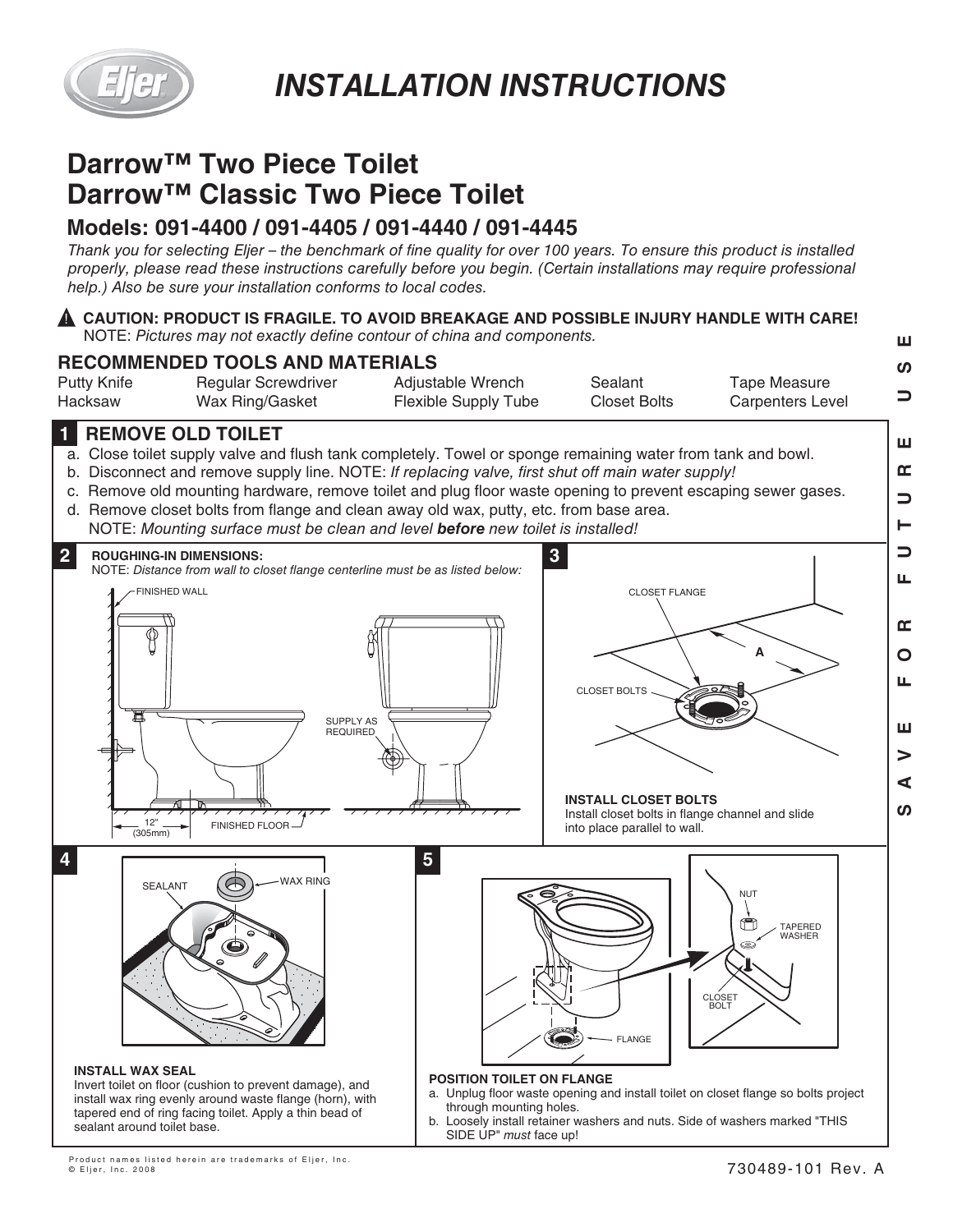

**A** WARNING: Do not use plumber's putty, pipe dope, or any other sealant on the water supply connection to this tank. If the connection leaks after hand tightening, replace the supply line. If the connection continues to leak with the new supply line, replace the fill valve. **Warranty is void if any type of sealant is used on the water supply connection.**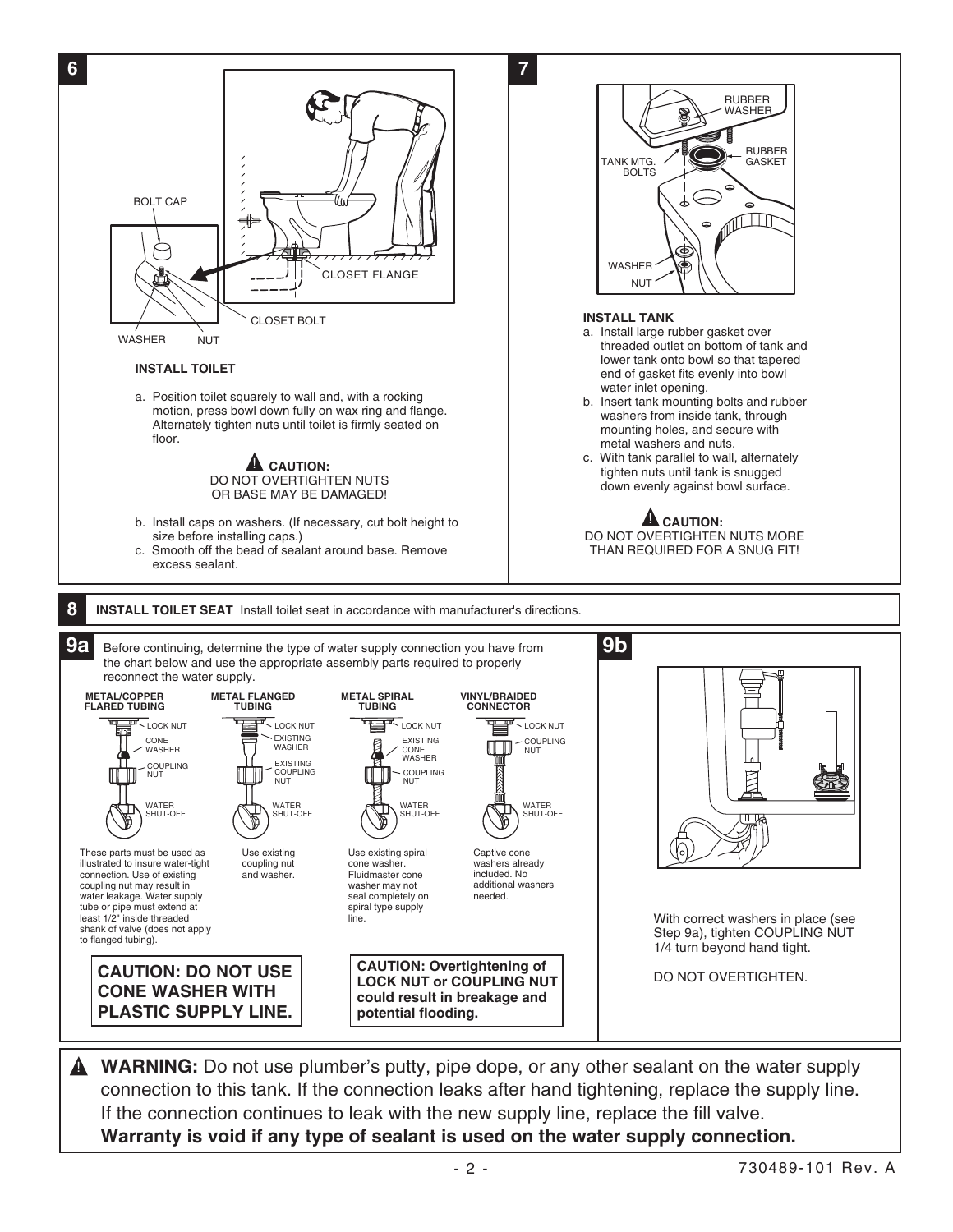

### **12**

#### **CARE AND CLEANING**

When cleaning your toilet, wash it with mild, soapy water, rinse thoroughly with clear water and dry with a soft cloth. Avoid detergents, disinfectants, or cleaning products in aerosol cans. NEVER use abrasive scouring powders or abrasive pads on your toilet seat. Some bathroom chemicals and cosmetics may damage the seat's finish.

**WARNING:** Do not use in-tank cleaners. Products containing chlorine (calcium hypochlorite) can seriously damage fittings in the tank. This damage can cause leakage and property damage. **Eljer shall not be responsible or liable for any tank fitting damage caused by the use of cleaners containing chlorine (calcium hypochlorite).** 

| <b>REPAIR PARTS LIST</b><br>Repair parts are determined by toilet tank number which can be found marked inside tank. |                                |      | <b>TANK</b><br><b>NUMBER</b> |  |
|----------------------------------------------------------------------------------------------------------------------|--------------------------------|------|------------------------------|--|
| NOTE: "XXX" represents color or trim finish options. Specify when ordering.                                          |                                |      | 4095                         |  |
| <b>PART NO.</b>                                                                                                      | <b>DESCRIPTION</b>             | 4094 |                              |  |
| 735036-400-XXX                                                                                                       | 4094 TANK COVER                | V    |                              |  |
| 735073-400-XXX                                                                                                       | 4095 TANK COVER                |      | V                            |  |
| 738565-433.0070A                                                                                                     | FLUIDMASTER 400A VALVE         | ✓    | ✔                            |  |
| 738570-1030A                                                                                                         | <b>FLUIDMASTER REFILL TUBE</b> | ✔    | V                            |  |
| 7381009-0070A                                                                                                        | <b>FLUIDMASTER REFILL CLIP</b> | V    | $\boldsymbol{\mathscr{C}}$   |  |
| 7381007-407.0070A                                                                                                    | <b>FLUIDMASTER 507</b>         | V    | $\boldsymbol{\nu}$           |  |
| 730512-0070A                                                                                                         | <b>TANK COUPLING KIT #232</b>  | V    | $\checkmark$                 |  |
| 7381024-406.0070A                                                                                                    | FLUIDMASTER FLAPPER ASSEMBLY   | ✔    | ✔                            |  |
| 730288-XXX0A                                                                                                         | TRIP LEVER ASSEMBLY LH         | V    | V                            |  |
| 034783-XXX0A                                                                                                         | BOLT CAP KIT #128              | V    |                              |  |